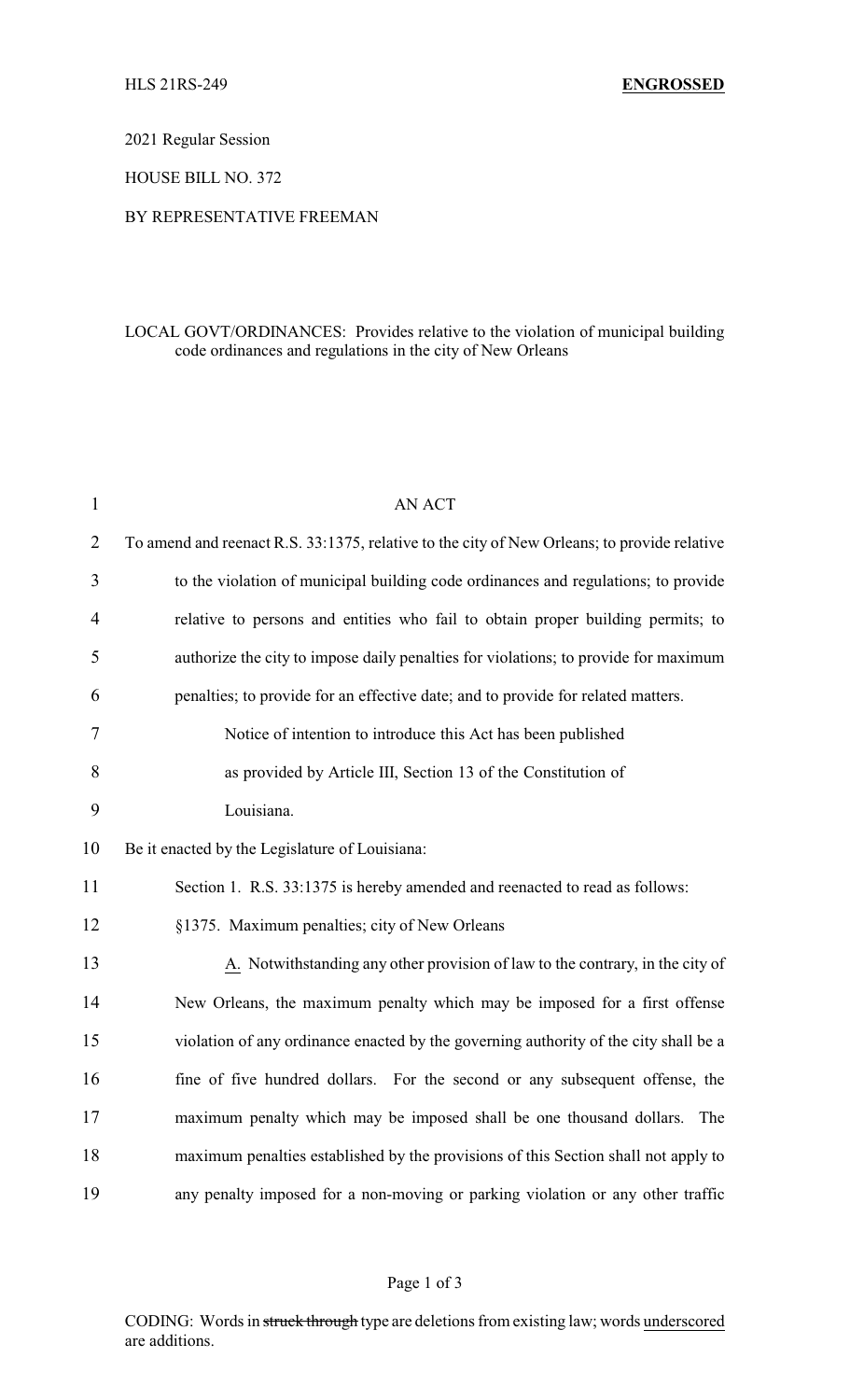| $\mathbf{1}$   | violation, including any violation captured by an automated traffic enforcement          |  |  |
|----------------|------------------------------------------------------------------------------------------|--|--|
| $\overline{2}$ | system.                                                                                  |  |  |
| 3              | $B(1)$ In addition to the penalties otherwise authorized by law, the city of             |  |  |
| 4              | New Orleans may impose a daily penalty for a violation of any municipal ordinance,       |  |  |
| 5              | permit, or certificate that regulates the erection, construction, alteration, extension, |  |  |
| 6              | repair, moving, removal, demolition, or occupancy of a residential building or           |  |  |
| 7              | structure.                                                                               |  |  |
| 8              | The city of New Orleans may also impose a daily penalty on any person<br>(2)             |  |  |
| 9              | or entity who erects, constructs, alters, extends, repairs, moves, removes, demolishes,  |  |  |
| 10             | or occupies a residential building or structure prior to obtaining all proper permits    |  |  |
| 11             | or certificates from the city of New Orleans.                                            |  |  |
| 12             | The penalties imposed by the city of New Orleans pursuant to the<br>(3)                  |  |  |
| 13             | provisions of this Subsection may exceed the limitations provided in Subsection A        |  |  |
| 14             | of this Section. However, if the amount owed for penalties imposed for violations        |  |  |
| 15             | related to the same project exceeds five thousand dollars, the maximum penalty           |  |  |
| 16             | imposed by the city for all violations related to that project is twenty percent of the  |  |  |
| 17             | total final development costs.                                                           |  |  |
| 18             | (4) The city of New Orleans shall adopt rules and regulations to implement               |  |  |
| 19             | the provisions of this Subsection.                                                       |  |  |
| 20             | Section 2. This Act shall become effective on July 1, 2021; if vetoed by the governor    |  |  |
| 21             | and subsequently approved by the legislature, this Act shall become effective on July 1, |  |  |
| 22             | 2021, or on the day following such approval by the legislature, whichever is later.      |  |  |
|                | <b>DIGEST</b>                                                                            |  |  |

The digest printed below was prepared by House Legislative Services. It constitutes no part of the legislative instrument. The keyword, one-liner, abstract, and digest do not constitute part of the law or proof or indicia of legislative intent. [R.S. 1:13(B) and 24:177(E)]

| HB 372 Engrossed | 2021 Regular Session | Freeman |
|------------------|----------------------|---------|
|                  |                      |         |

**Abstract:** Authorizes the city of New Orleans to impose a daily penalty for the violation of municipal building code ordinances and regulations.

Present law provides that the maximum penalty which may be imposed for the violation of any ordinance enacted by the governing authority of the city of New Orleans is a fine of

CODING: Words in struck through type are deletions from existing law; words underscored are additions.